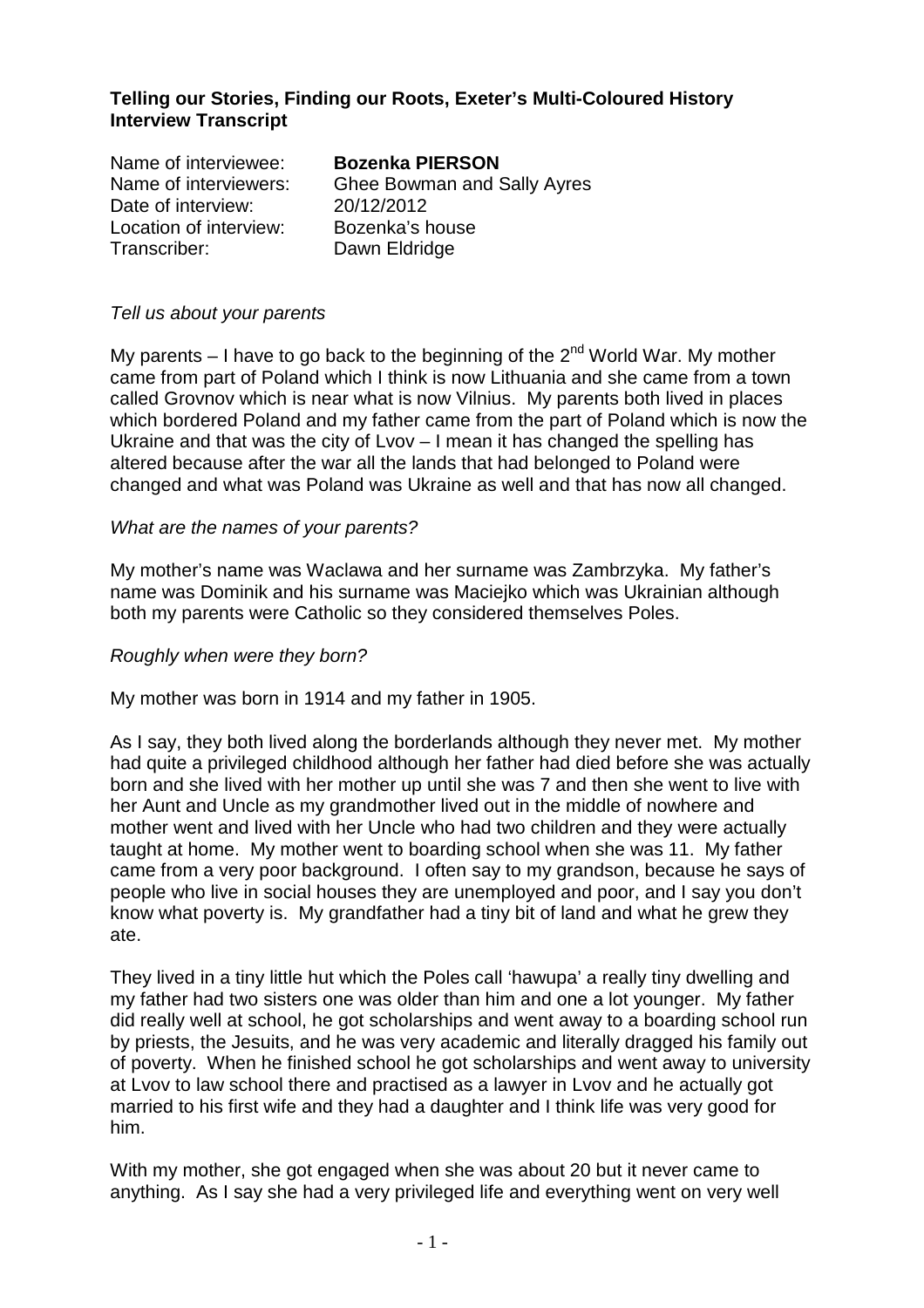until 1939 when war broke out and part of Poland was actually invaded by the Germans and the other part was invaded by the Russians because the Russians and Germans signed a pact, a non-aggressive pact, and the borderlands which were actually invaded by the Russians they transported - and I mean not just pack your bags and get put onto the next train to Russia – they arrested a lot of anyone they classed as intellectuals, any government officials, policemen anyone who had any land they arrested and put on cattle wagons. There were even times when babies came along and they died on the journey because it was thousands and thousands of miles.

They took them out into the middle of nowhere into Kazakhstan all over Siberia and my mother and my grandmother and my mother's fiancee's grandmother, because by that time my mother had been engaged again but her fiancée obviously joined up and he was killed because in those days there was actually a cavalry section in the Polish army and my mother's fiancée was killed in the first few weeks of the war. But anyway the three of them, my mother, my grandmother and my mother's mother-inlaw to be, they were literally given about half an hour to pack a few things and on the cattle wagon, no reasons given just they met al the criteria of the people the Russians wanted to get rid of. And they were put on a train and I think the journey and all must have taken, I don't know how long – my mum was never sure how long it took because they were only let out once every 48 hours so you can imagine what the conditions were like on these cattle wagons. Anyway so I think the journey took about 4-5 weeks and in a way they were the lucky ones. There were loads of kids with their mothers – not many men because the men as I said had been arrested and put through interrogation, a lot of them were actually shot just put in basements and shot against the wall. My mother and granny and her other old lady were just dumped in the middle of nowhere in a settlement with about 100 other Poles, there wee children - a lot of them got dysentery, typhoid and literally they were just dumped in the middle of nowhere in a place where there were forests but nothing else. But luckily there were local peasants and mum always used to say they were very helpful and they managed to get them into some sort of settlements.

### Do you know where they were?

It was somewhere in Kazakhstan I know that and now I've got to go to my father's side of the story because what happens to the Poles that had gone with my mother, their future was affected by where my father was, and my father was taken, he was in Lvov and he was arrested and like a lot of people from my father's background who had education they were actually arrested and interrogated and put in prison .. There were also Polish army officers and a lot of them were shot my father hadn't joined the army. And when he was transported to somewhere in Siberia – he didn't like talking about it but his conditions were even worse than my mother's and granny's because he was carted off to hard labour. The men were digging railways, they were put in mines and then in 1940-41 the Germans decided that they wanted to invade Russia and that's when the Russians decided that they wanted to join the Allies, because I think by that time America had joined the war.

### No, it was a bit later.

It must have been about 1940-41-42 as I say when Germany started trying to invade Russia the Russians panicked and they did want to become Allies with the Brits and later with the Americans and there was one particular General, General Anders who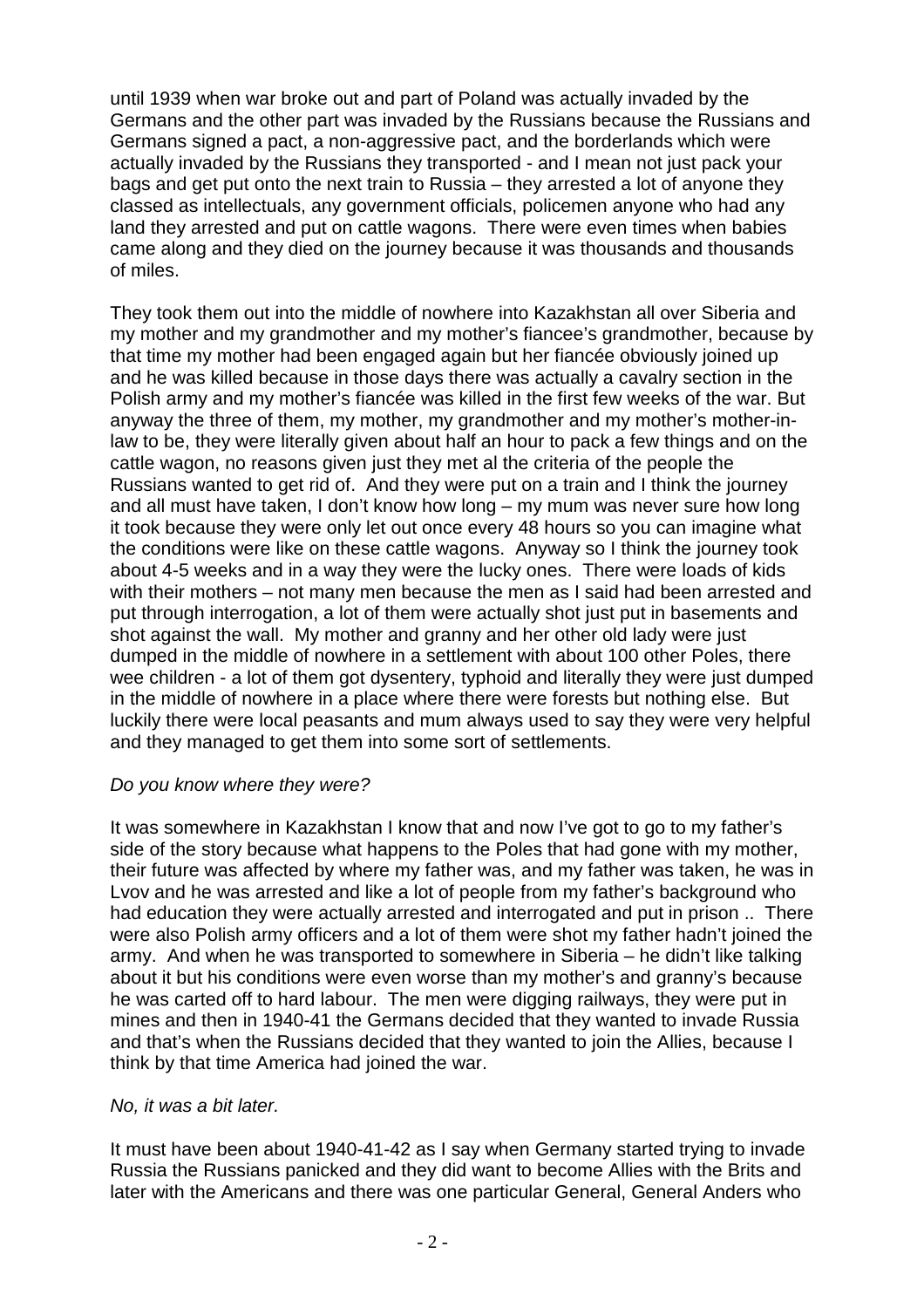was Polish but I think he originated from Sweden, but anyway he was a Pole and he managed to get a Polish army together in Siberia, because at that point what the Brits said was "OK Stalin you can come in with us and you can be our Ally but you have to let all your political prisoners go" which meant all the people that they transported from Poland, Czechoslovakia as well.

That meant at that point there were a lot of fairly high-ranking Polish officers that had been shot in a wood in a forest called Katyn and there has been lots of books written about that incident, there's also been a film so I won't bother going into that, so when the Russians changed sides they said we are going to let all our political prisoners go and when the Brits said OK when you let them go if any of the men or women want to join us in the army they should be allowed to. Now there was a Polish government in exile by that time in London and they were in touch with General Anders who did his utmost to get as many men from Siberia together, march them across Russia in a very, very long journey.

They then ended up in what was Persia which is now Iran and the thing was he had no money, no equipment – a lot of these men had suffered awful conditions and there was a lot of what would have been termed a lost generation of children that had been just plucked out of Poland at the age of 5/6 so they had no education, but anyway General Anders managed to get this Polish Army together and they were formed into what was called the Polish 2<sup>nd</sup> Corps. I do have to say he saved thousands and thousands of people in Siberia, he just didn't get the men together, he also said if I can't take the women and children out of Russia then I am not going to take the men out so you have got no choice and he did get help from the Brits and he marched thousands of them through Siberia and into Persia.

## Including your parents?

Yes my mother and my granny, my mother's future mother-in-law of course she died. It was mostly children and old people, they just didn't make the journey – there was no proper health care, the food was very sparse and a lot of children died and the same goes for the old people and there was also a case – I read a book – there was a mother and her son, he was only about 7 or 8 and I find this quite emotional when I talk about it. The mother was very ill and she knew she was dying and couldn't make the trip with the Polish army and she just said to her little boy just walk and go as long as you are alive. I gave that book to my daughter and she said she could hardly read that chapter without crying. It's strange as people get older and read about these things, it is very sad and anyway apparently the little boy walked and he was picked up by another family, but it's just the way his mother said: 'Please darling, just leave now, I'll always be with you as long as you are alive'.

So anyway the end was that all these Poles, my mother, my granny, my father by that time had obviously joined General Anders' forces although they didn't know one another then my mother and father ended up in Persia.

## Did they walk?

They walked part of the way, part of the way there were trucks. It was a horrendous journey it really was, and I think that unless you were there yourself, because I am just describing what people have told me what other Poles have been through with my mother, I had a distant cousin of my mother who was taken to Siberia, she had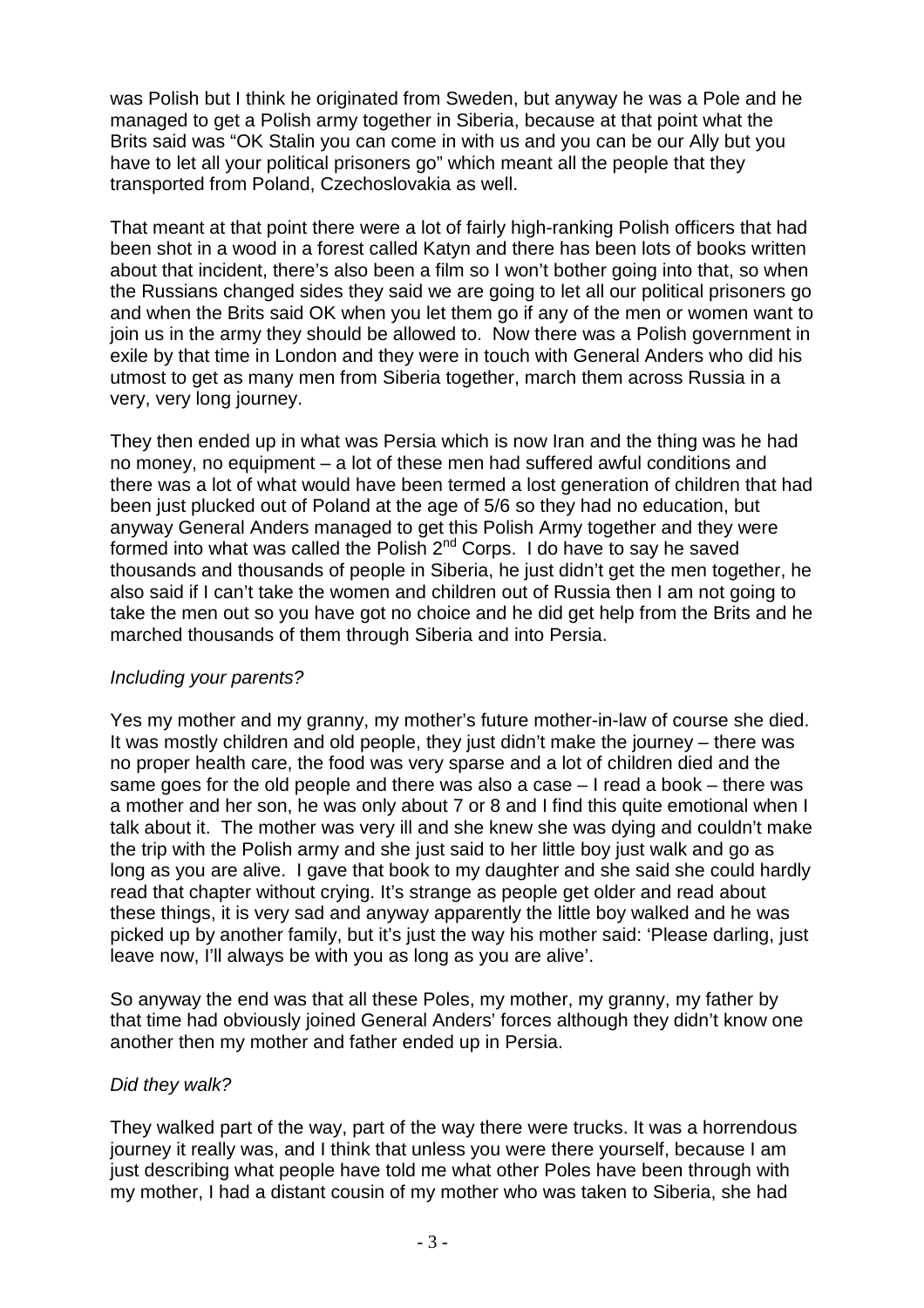three children and she gave birth to her  $3<sup>rd</sup>$  son about 3 weeks before the Russians arrested her and she had two children, one was about 3 and the other 5, son and daughter and of course she had this baby in her arms and when the Russians came she pleaded with the woman, the nanny, to look after the little baby because she knew it wouldn't survive, so she left the baby with the nanny and took the two children with her through Russia and, to this day, my cousin Alex, who can't forgive his mother for leaving him behind, but he's talked to people and read up things and he now agrees that if his mother had taken him with her, he wouldn't be here today and he spent most of his life in Poland after the war living with his grandmother and he only came to England when he was 15 in the 60's. So he did manage to develop a bond with both his siblings but he did find it difficult to develop a bond with his parents who had come to England after the war because they had both been through Russia. I keep saying to him had his mother taken him he wouldn't be here today.

### And did she survive and the other two children?

Yes, the other two children – unfortunately the older brother died about 8 years ago, but he still has a sister in the States and he is very close to his brother. But you know these are stories and there are thousands of stories like it, and of course the people who were taken to Siberia there are very few of them because most of them have died. Like my mother and my cousin Alex's mother have died so really it is just histories that are put on paper and on record.

### -end of part 1 -

### Tell us a bit more about your father then - so you said he joined Anders army...

He joined Anders army and as I say, the army didn't have, they were given the title the Polish 2nd Corps but they were attached to part of the British forces and when Anders finally managed to get all his men together and all the family and got them into Persia they set up camps and that's when the British came in and they were marvellous, they provided medical care, they sorted out the youngsters because obviously there were boys between 16 and 18, they were really eager to join the army but they haven't even finished their education so Anders formed a committee a Polish committee and the Brits gave them money to set up school and these kids were taught Polish and English because obviously English was going to be the main language especially if they were going to join the army.

My father at that point had joined the army and he was in the PR section - Public Relations - 2nd Corps and from all the photographs and from what they say I think he thoroughly enjoyed his time. After being in Siberia - I think on average people had been there for two years - it was like coming into paradise, because you had food, the climate was wonderful and there was hope because all along the way the Poles wanted Poland back and that it what the Allies, the Brits, were saying, that we went to war so that Poland and Czechoslovakia could be free.

But unfortunately along the way what the Poles in Anders' army and Anders himself and the Polish Government in exile in London thought, was how can Britain accept the Russians as allies when it was the Russians who invaded them. Because again there was another story, the part of Poland that was invaded by the Germans, everyone knows the history what the Germans did the camps they erected, they killed millions and millions of people just for the religion they were, the Jewish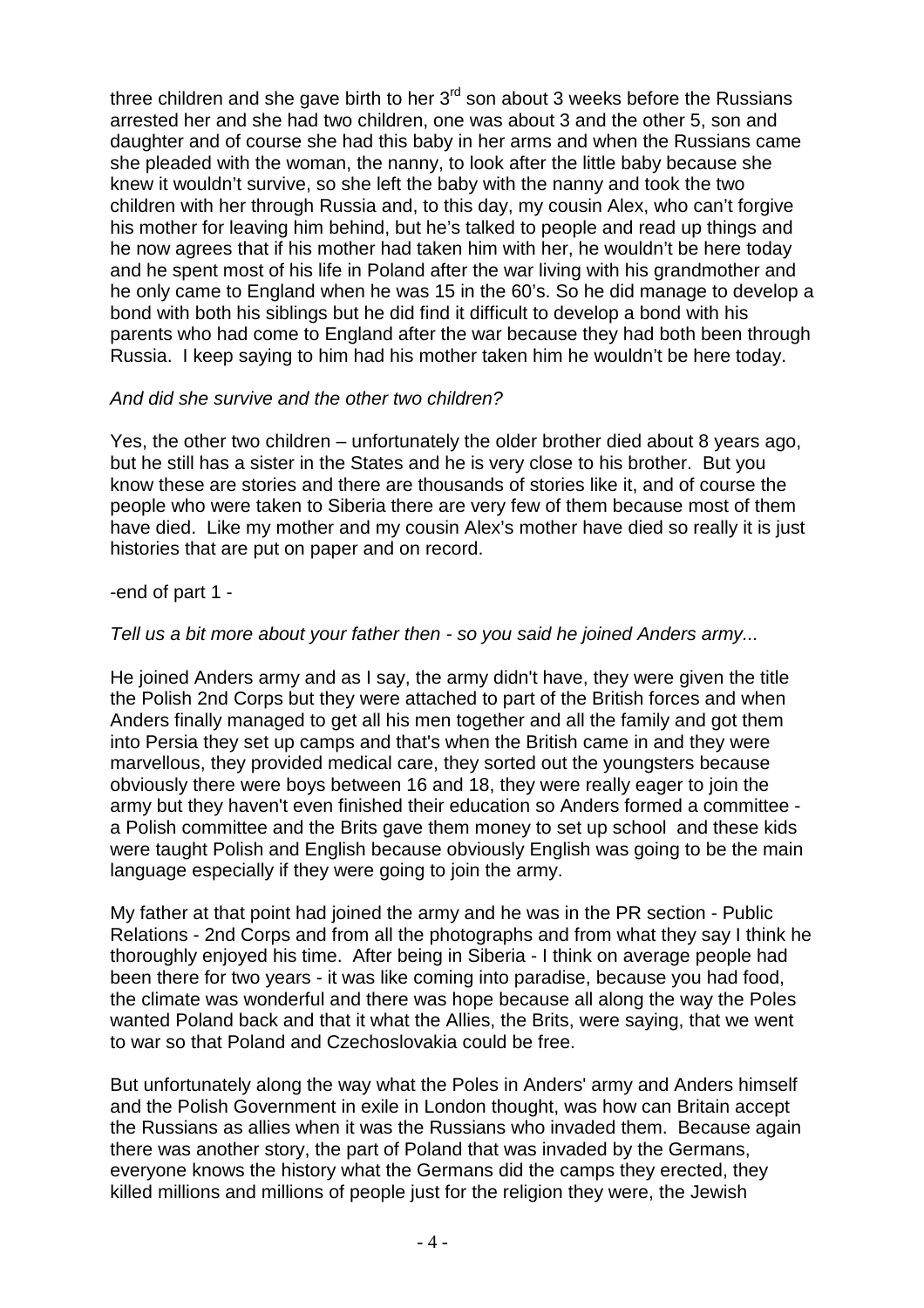religion. But there was always very little publicity and knowledge about the other side that went through Russian hands and they were just mostly ordinary Poles that unfortunately had just been transported.

But anyway when they all came together in the Middle East the Second corps was set up and eventually they went on to fight at the battle of Monte Cassino and my father actually went as well and he was very badly wounded, I've actually got a photograph of him in a plaster-cast on his arm and anyway he was so badly wounded he was in hospital for about 3-4 months and when he was better obviously at that time I think the Brits had problems with Palestine and a lot of the army went there but my father actually stayed in Italy and he went back to his PR desk and he loved that because he was very much a people person and he got to travel and pick up news and he loved it.

And anyway eventually my mother and grandmother they were in Persia for quite a while 18 months to 2 years, they were eventually moved to Beirut and my mother got a job as a translator with the Allies and she also taught Polish school. Granny at that point was quite poorly, she lost an eye from a haemorrhage - she was in a hospital run by catholic nuns so mum really went out and she worked and she loved her work, the teaching of the children. These were the Polish children - a lot of them were orphans because going through Russia many people died of dysentery, TB. A lot of these kids came out of Siberia with TB so had to be treated, so it wasn't just teaching them it was looking after their private lives and these kids were kept in what would be termed an orphanage but mum said it was handled beautifully with care and consideration for these children, and that is when she met my father.

I think he had come to Beirut and he was actually stationed at Beirut for a while and they met up. But unfortunately, or fortunately for my mother, my father was already married and he left his wife and daughter in Lvov when he was arrested in 1939 and we are talking now 1943, my parents met and obviously they got on fabulously and I think my father tried to trace his wife but it was next to impossible. I think the Red Cross was doing what they could but were finding it very difficult because at that time the Germans had entered the part of the land that the Russians had occupied and the Russians were forced back so there was no way my father could trace his wife.

He also left his parents and he had two sisters, and one of the sisters was married and she had a son, she couldn't trace them and anyway things went on like that and eventually the war came to a conclusion and unfortunately because the Russians were taken on board as Allies, there was a couple of meetings with Churchill and Eisenhower at that time and Stalin and it was more or less the old story, the old thing they were going to carve up Eastern Europe between them. So this was at the end of the war, it would have been 1945 and the great shock was that Poland lost its borders. The Russians in effect had taken the part of Poland where my parents lived, the borderland - they wanted all of Poland - but basically they said they would give the Poles free elections, the Polish government in exile said no we are not standing for this, we want our country free that's why the Brits and Americans went to war.

It was all very political and, I do have to say, up until a few years ago there was a lot of bad feeling with the old emigres, the old people who had emigrated here like my parents, there was a lot of bad feeling saying that the Allies, the Brits and Americans had let them down. Basically in 1945 it was agreed that the Poles who fought with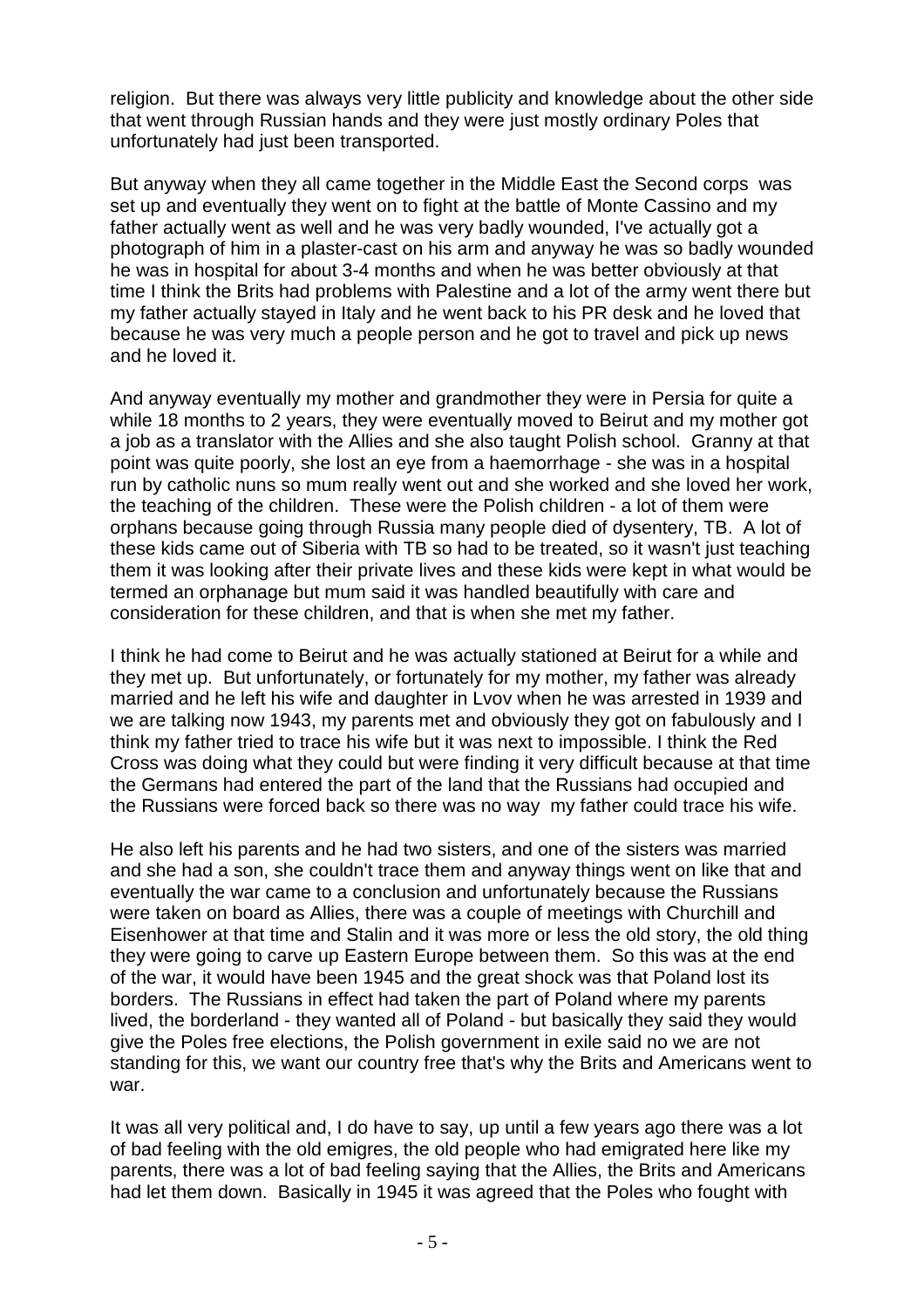the British forces, and it wasn't just General Anders, there was a Panzer division that was stationed up in Scotland, there were quite a few Polish RAF pilots.

### There was a squadron in Exeter, I understand?

Yes, I think it was 303 Squadron, I'm not sure, so there were a helluva lot of Polish and Czechs, and the Poles were very bitter because their country in effect was nonexistent, Poland didn't exist as it had before the war and basically Churchill and Eisenhower had completely handed over their part of Poland to the Russians. Looking back on it, and I am second generation, I can see how that happened - what were they expected to do, go to war with Russia again? Very difficult and the Russians even had part of Germany and they were promising the Americans and the British that they would be giving free elections to these countries but, as it turned out, there were no free elections, the elections were pre-arranged and prime ministers and government were put in place in Poland, Russia and Eastern Germany and they were really like satellite countries of Russia and the rest people know.

But anyway, a lot of Poles that had fought in the British forces and the families that were brought through the Middle East, a lot of these families did end up in places like South Africa, Australia, New Zealand. Quite a few went to Canada, some even went to Argentina and I actually found a form that my father had filled in, now this must have been filled in in 1945 and it asked the serviceman where they would eventually like to live and my father had actually put South America as his number one country but I think that was before he knew he couldn't actually trace his first wife and I think my parents were then arranging to get married when my father could trace his wife and get a divorce.

## So at the end of the war in 1945, they were both in Beirut?

They were in Beirut.

## They weren't married?

No they weren't married. My mother was teaching and interpreting for the Allies and my father was in the British forces.

### What rank?

He ended up as a Captain and as I say he was still in PR and he was actually sent to London to work alongside the Polish government in exile. So that was his last station, you could call. My mother was still with granny in Beirut with the understanding that once my father was settled, he would eventually get them to England. And at this point, people were being moved on to South Africa, some were moved to Australia but my mother wanted to stay with granny in Beirut until my father could get them into England. Then my father was de-mobbed end of '45 beginning of '46 and I think that was when some of his real problems did start because he wasn't getting his army salary anymore although he was a qualified lawyer and bear in mind he was well into his forties by then, he couldn't practice law in England it wasn't like it is now, now they come over as long as you are in the EU as long as you are a doctor or dentist (I still don't know about lawyers) and you can practice. In those days you had to re-qualify and I could see why.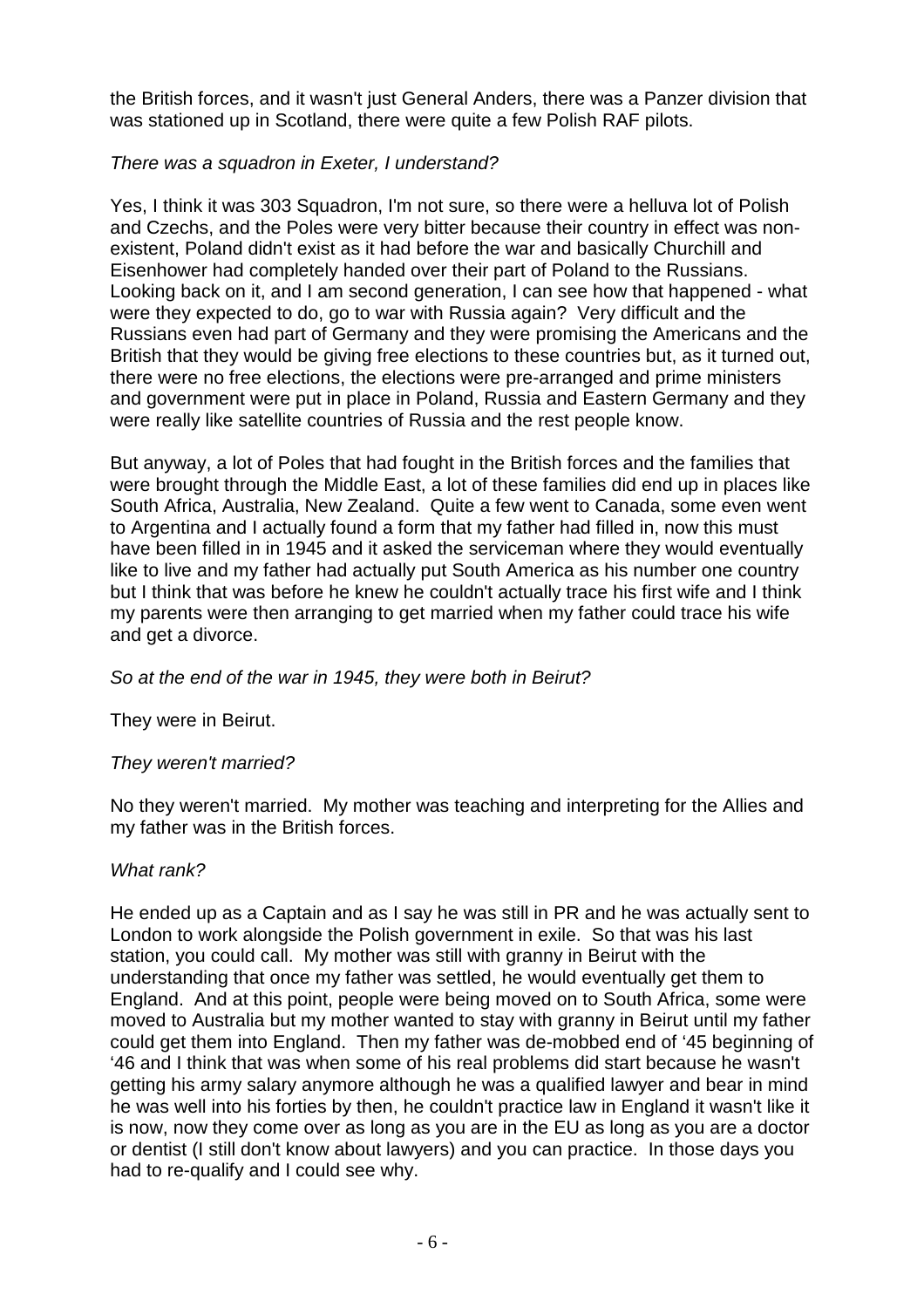My mother had a friend who married a doctor and they came over here and he was 50 and he had to re-train, he had to do three years at medical school and he had been an established doctor and he had to start from scratch. But my father was lucky in that he had contacts in England and he didn't go back to university although there was a Polish university in exile set up in London and that was funded by the Polish government in exile which actually came to an end because Churchill said we can't have two governments - one here with a President and one in Poland after the so-called elections had been run. So as far as the Brits were concerned, the only legal government was the one in Warsaw which was Communist.

So anyway, the Poles have always been very good at adapting because Polish history goes back 200 years, the country was divided between the Austrians, the Prussians and the Russians and at one point you weren't even allowed to speak Polish. When you went to school if you were in the Russian part you spoke Russian if you were in the Austrian part you spoke German and the same in the Prussian part and there was a great joke saying that because it had been split three ways and the borders were always changing (this was pre-1st World War) and there was even a book written by a Pole, an army officer called The Man in Three Uniforms because you went to bed as a Russian and you woke up as an Austrian because overnight the borders had changed!

So anyway the Poles were always very good at organising themselves and a lot of Polish organisations suddenly came to life, there was the Polish Red Cross, the Polish Catholic Society and the Polish University in Exile and my father had contacts in London and he did his law articles and he qualified after three years by which time my mother and grandmother had come to England and they were placed in, it wasn't a displaced persons camp, it was really several camps were set up and there was still one up and running in Newton Abbot, there was one in North Wales near Pllwhelli, in Penross, and altogether about 500 of these camps scattered all over England and Scotland because there was a lot of Poles that had settled in Scotland and anyway, as soon as my father got his law articles

### Which camp were they in?

Near Liverpool, and my mother was always very quick to do things and her very first job was in a fish & chip shop and obviously granny was very unwell and she was in a nursing home run by nuns again, this is where the Catholic church really came into it, they set up hospitals and homes for displaced persons, and there was even - the British did this - I only learned about it a couple of years ago, they set up a psychiatric hospital just for Poles because there were a lot of Poles with mental health problems - they'd lost their families - what would now be called Post Traumatic Stress.

And anyway granny was in a nursing home in Liverpool and my mother was in the camp working and my father got his first job as a solicitor, although he was always very active in the Polish community, and there was a massive Polish community in London I do have to say, they set up their own newspaper which, to this day, I still get, it is printed in England but is printed for Poles and it is actually called The Polish Daily and the Soldiers Daily, because originally it was edited and printed for the Polish soldiers and their families.

And my mother came to London and my parents got married by which time my father sorted out his first wife, although I tried to trace my half-sister and I still can't trace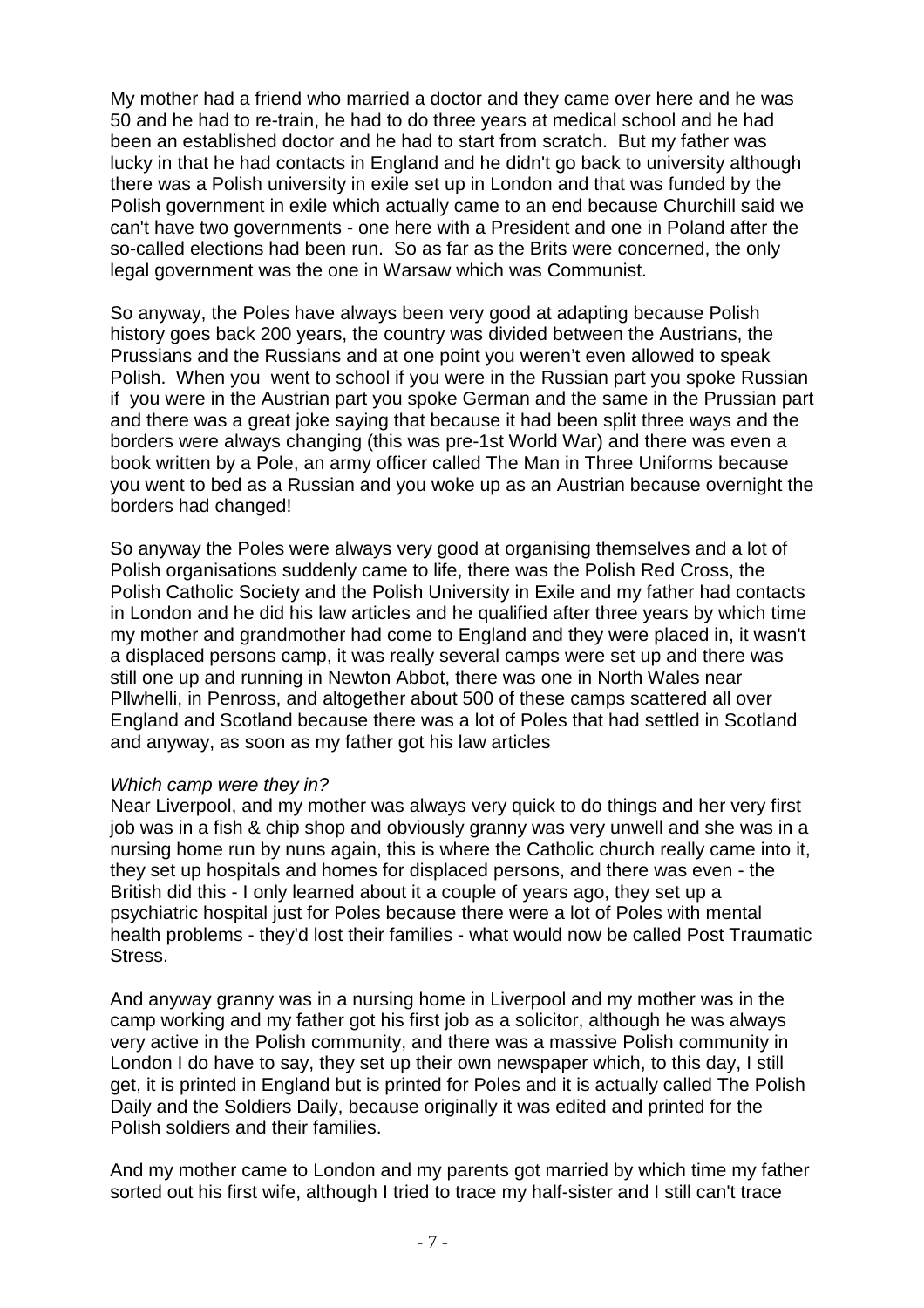her. I think it could be anything, I'd like to think that she finally got married after the war, changed her surname obviously and that's why I can't trace her. But, you know, the likelihood is that she never survived the war as a baby. But anyway, my father got his first job as a solicitor, my parents married.

### When did they marry?

They married in 1951 in London and my father bought their first house which was leasehold. I was born in January 1952 at Queen Charlotte's Hospital and my mother only ever had good things to say about the hospital she found it an absolute heaven to give birth in. As I say, they bought their first house in 1952-3 and I can just remember that house because they had tenants on the first floor and in those days if you bought a property which was leasehold or freehold you couldn't get rid of the tenants so we lived on the ground floor and the tenants lived on the first floor and they were Irish and there were always problems with them.

But anyway, once my parents were settled in that first house in London they got my granny out of the nursing home and granny came and lived with us, then in '54 we moved to Shepherds Bush - I can really remember Shepherds Bush, that's where I saw my very first film when I was about 3 and a half or four it was Lady and the Tramp and granny lived with us although she was completely disabled, she had had a couple of strokes and she was obviously blind by then - she had lost an eye when she was in Beirut. It was a lovely time although I knew I had to go to school but because a lot of our friends were Poles my English was non-existent. Then in 1956 my sister was born.

### What's your sister's name?

My sister's name is Grazyna, although most people call her Anna, her second name which is easier. She arrived in 1956 - granny was still alive. Mum was a real stay-athome Mum, although she had a really good friend, mum always said the friends she made during the war and she made a lot of friends in the Middle East (Polish ladies), they were more or less like family, because a lot of them had lost their families. We had a friend of my mothers, we used to call her Pan Hanka because her name was Hanka but in Polish we don't automatically, like in English you either say you and it doesn't matter like I'm asking you 'would you like a cup of tea?' - in Polish you wouldn't say would you, because you is very personal like in French or German so if you don't know the name you would either call them Pun (Mr) or Pani so we called her Mrs Hanunka and she helped my mother look after my sister and of course look after me.

So in 1957 I started school which I hated, absolutely loathed, I think I could speak 2 or 3 words in English and I was very unhappy, it was a Convent in Notting Hill Gate. Luckily they were very small classes (I've still got a photo of it) there were only about 10 or 11 girls in my class and I cried every day for the first year, I couldn't speak the language, my father used to drop me off and I was always terrified that he wouldn't come for me in the evening. I don't know where that idea came from but I can remember to this day playing games and doing things and in the back of my mind was that dad wouldn't come for me and I would have to sleep here.

Anyway that was in the first year and in the second year I had a really delightful teacher and she said to me "when you are here at school I am your mum and if you have any problems you can come to me", and in the second year I picked up English. How on earth I picked it up I don't know because one day I couldn't speak it and the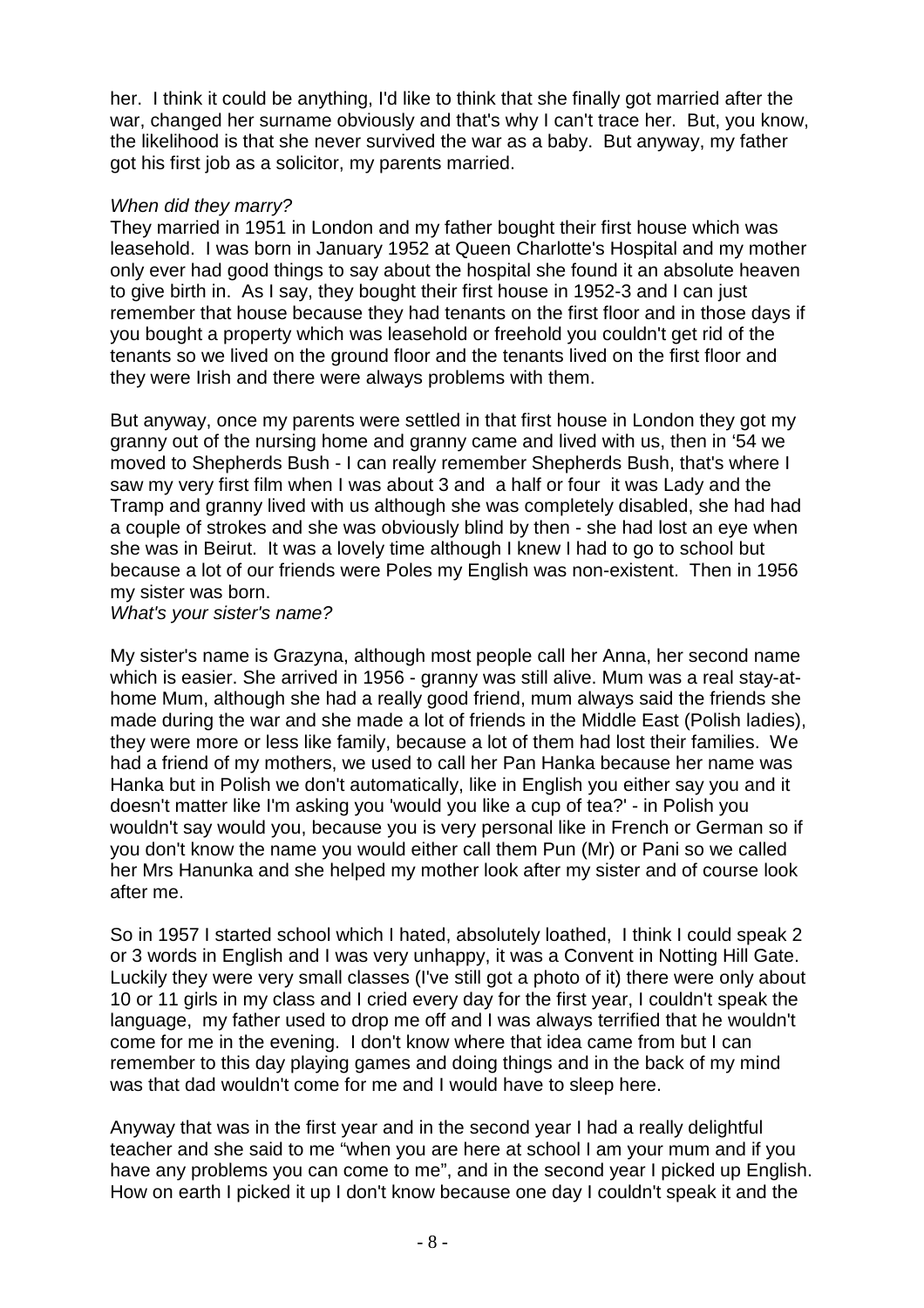next I could, it just clicked. And I was very happy at that school from the second class onwards.

### So when did you come to Exeter?

Right, Exeter, basically in the late 50's my mother always wanted us to have proper holidays so I think it was 58 or 59 my father he was an executor to someone who had a house in Devon, in Newton Abbot and he wanted to see the house because it had to be put on the market and we all came as a holiday and we stayed with some friends who lived in Devon and when my mother saw the house, it was a little two-up two-down, she said I want that for my girls so we can come here and have holidays.

And my father was a bit dubious because he was the executor and executors aren't allowed to make a big profit from the will he was looking after. Anyway as it was my mother had a bit of money saved and the house was in an awful state and mum bought the place and we used to come to Devon on holiday every year, we used to come for 6 weeks in the summer and 2 weeks at Easter. We had friends in Exeter and mum just absolutely fell in love with Devon and the first thing she said was you come down in the train and the first thing you see was the beautiful cliffs with the red soil, and she loved it and she said this is where I want to move and my father said Oh God no no!, I'm working and the girls are at school. He said we've got this little holiday house and we are quite happy and mum said No, no I'm not happy I want to move.

The strange thing is, I think it was 1962 or 3 they had these friends in Torquay and they were selling their house they wanted to downsize because their two kids were quite a lot older than us and they wanted to move out into their own space, and my parents then decided to buy this house in Torquay. Unfortunately my father had to work out a notice for I think it was 6 months so I was sent down ahead of them and I boarded for about two terms at the school I eventually became a day girl when my parents moved down. I hated it I have to say and anyway so I moved down first and then my parents moved down and we lived in Torquay up until really my father died in 1969 and that's when my mother moved to Newton Abbot. In '71 I came to Exeter to do my nurse training at the old RD&E in Southernhay

## Dean Clarke House?

Then it was called the Royal Devon & Exeter Southernhay because the RD&E was in Heavitree as well so there were two large hospitals, but the main hospital was Southernhay hospital.

## Could you just go back a little bit? Which was your school first?

Right my school was Croft Lodge and Stoodleigh Knoll it was one and the same school. Stoodleigh Knoll was, is, in Wellswood in Torquay and that was the boarding school and Croft Lodge was in Torquay and that was the day school, it was the same order of nuns, it was the sisters and the convent.

And do you have any memories, particularly of Exeter, when you first came down here in the late 50's early 60s?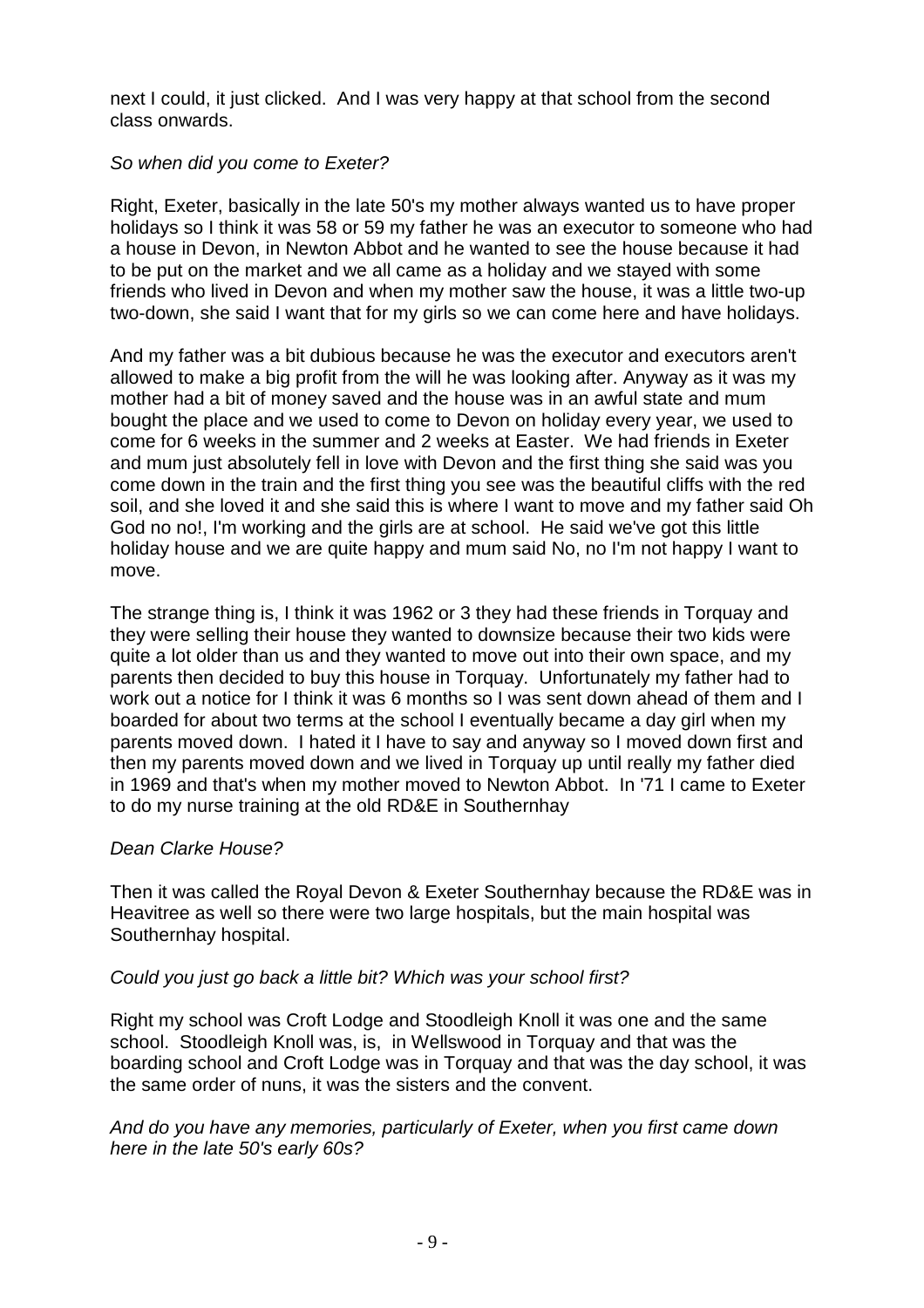Yes I thought it was a lovely city. If you plonked me down now, do you know Exeter at all? it was just completely different, like a lot of cities they changed in the late 60s 70s. I can remember you could walk through, I remember my father driving through Exeter he actually parked somewhere, and he must have been one of the first people to be given a parking ticket by a warden, because I think these traffic wardens appeared in the mid 60s and I can remember to this day my father was quite gobsmacked because as far as he was concerned you only got parking tickets from a policeman. And coming to Exeter to do the shopping and dad was parked and this 'wasp' appeared (because they used to wear yellow and black) and he slapped a ticket. My father couldn't believe because usually he was quite quick off the mark with remarks. And I remember it because it was the first time we ever saw a traffic warden. And I remember Bobbies which was then Debenhams, but it was called Bobbies on the corner, which is now John Lewis and I remember the House of Fraser but I don't remember what they were called.

## Dingles?

No, pre-Dingles it was something else, it was a local family who owned them and my father went when he moved down from London, he actually took early retirement because at that time he would have been late 50s, but he did do part-time work with a firm of solicitors in Newton Abbot and one of the solicitors there had married a 'girl' whose family owned a big store, but for the life of me I can't remember the name of that store but it became Dingles and is now the House of Fraser.

So we used to go in there quite a lot and there was, and still is, on the green a tearooms, the one that has netting up and I can remember going in there as early as 61/62 I used to go upstairs and they used to have this huge buffet and my sister and I used to eat ourselves sick. It was just little memories that keep flooding back, downstairs was the tearoom but if you went upstairs they had this huge buffet.

## Can you remember how much it cost?

I don't remember, but I can tell you something a gallon of petrol in the 60s was 3/6d but I can't remember that, obviously my parents would have paid for the meal but it was really cheap when you think it was still the old money.

### What were the things you particularly liked in the 50s and 60s in Exeter - you know as a teenager and young adult?

I made a lot of friends, I do have to say I loved the seaside so we spent a lot of time by the sea. We used to walk along the river and I can remember where the arches are now, it was all storage and garages and all sorts of things. I can remember walking down there with my parents and the dogs and in those days you could let the dogs run free. I can remember Exeter of old and it has really, really changed. It's funny because sometimes I think 'I must have walked past here somewhere to go down to the river and must have passed this block' and to think years later I would be living here. Because I can remember Stepcote Hill, I can remember as a kid the steps being very steep and very tiring.

Can you tell us a bit about your time when you trained as a nurse?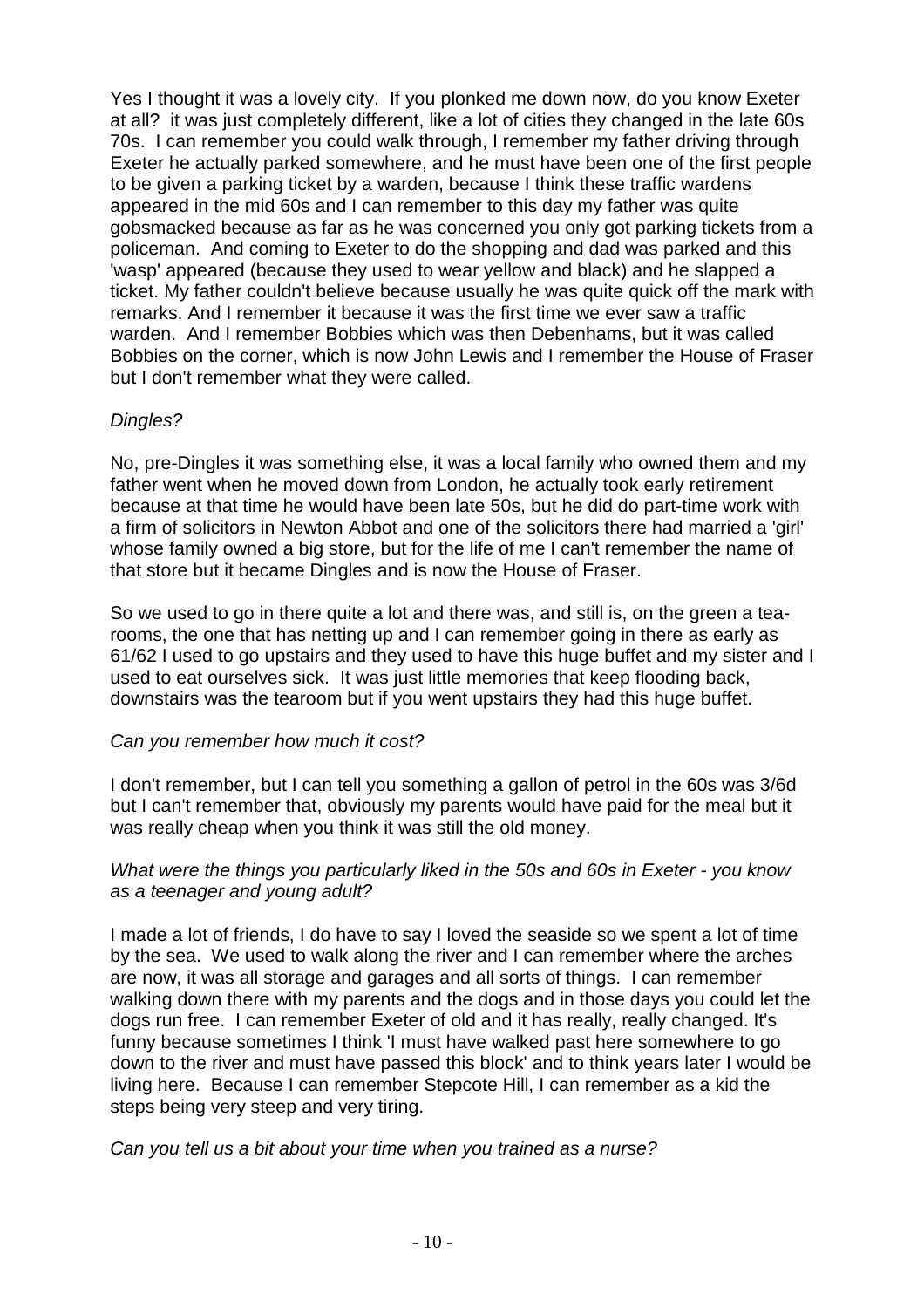It was the RD&E and got its royal charter in I think it was the late 1800s. Exeter funny enough wasn't my first choice, Bristol was my first choice and I went up to Bristol to the hospital up there and, in those days, if you were accepted as a student, they made up your uniform and everything from scratch and then I came across someone, I came across a doctor in Exeter and he said to me why on earth are you going to Bristol? You have your mother in Exeter and it's going to be such a long way for you to go. Why don't I give Exeter a ring, I've got a friend who actually runs the school of nursing and, the next day, I went to see the Nursing Officer (then the matron) and she interviewed me and said yes we can offer you a place for training at Exeter.

I think I started in January 1971 and I remember the day I started, the evening I got there, it was snowing and I'd driven up from where my mother lived in Kingskerswell in the snow and I must have got there about 5-6 in the evening and I came in the doors and the matron was welcoming us, I think about 15 of us new nurses, and there was a phone call from my mother saying I had to find out if you got there safely. I remember we all went out that evening, all 15 of us, and we went to the Ship. We walked across Southernhay and the snow was quite thick and I thought to myself, I'm really pleased I am here.

I really enjoyed it. It is a lovely city for young people. It had the nightclubs down on the quay, although in those days there weren't as many. There was one night-club (you remember it Rog?) the Bag of Nails and that was just off South St where the White Hart is, on the corner there is a hairdresser and you go down that lane and there's this really old building which is held up by timber props

### On the left just before the underpass?

That's right, and that used to be called the Bag of Nails and in those days the duty time if you were on the day shift would finish at 10 o'clock and we'd be down there at half 10.

### In uniform?

No, no definitely not in uniform it probably took me about 15 minutes to get out of my uniform and into my party gear, and we'd run down there literally and in those days they used to close about 12 half 12, but we'd still get about an hour and a half of dancing.

### What kind of music?

Oh it was all sorts of music. In those days, what was it? Rock & Roll, Motown. We used to go to the White Hart because that was a lovely place to meet up, especially if you wanted a meal as well. Then I remember after we, because in those days the training was different to what it is now, when you started you did eight weeks in nursing school which was based in the hospital and then you went on the wards, after 5-6 months you went into what was called nursing school again for 4 weeks and at each end of that particular training block, our tutor would take us down for a meal and we would go down to the Prospect, the one down by the river?

### At the bottom of the steps?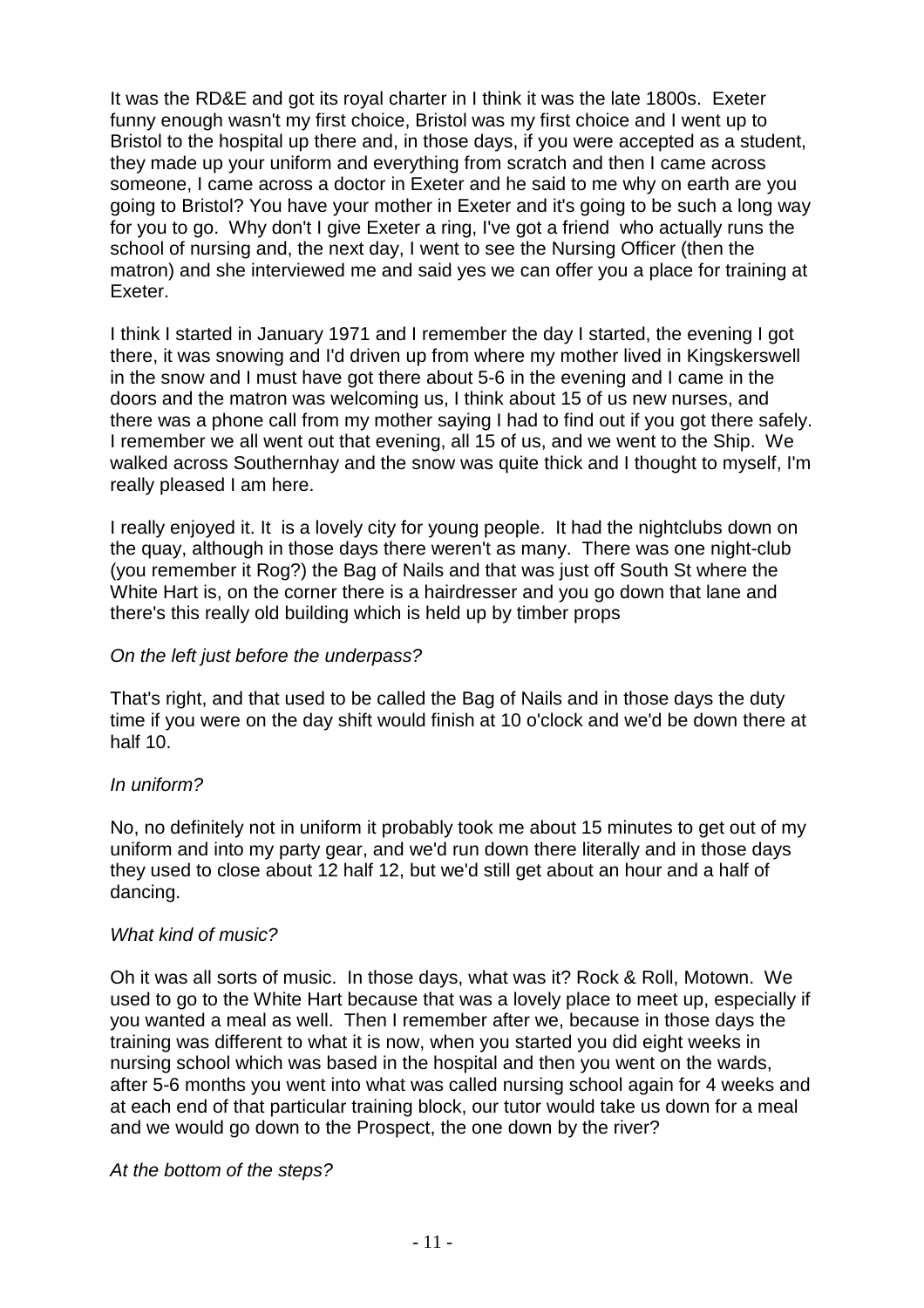Yes, opposite the covered market and we would go there for a meal and I don't remember whether we paid or she did - I think you put it in a pot and then she paid. And then I thoroughly enjoyed my training.

### Was it for 3 years?

It was 3 years, and then I went to Germany and I worked there for about a year.

### Was that with the forces?

No, I worked for a doctor there, and I came home and met my husband, Roger, whose family had lived in Exeter since '64/65. We got married. We went to Coventry because my husband was doing voluntary work, then to cut a long story short, he went to Poly because he wanted to do Biology. Then I had my daughter and we ended up in Exeter again. I had my daughter in 1975. Yes we got married in 1974, had my daughter in 1975 and moved back to Exeter and we've been in Exeter ever since.

### So it works for you?

Yes, I think it's a lovely place to bring up a family. You've got all the amenities here. It's still fairly quiet and safe. My daughter went to school in Exeter.

### Where did she go?

She went to St Nicholas Primary School which is a Catholic Primary School, then she went to St Sidwell's which is CofE and then she ended up at St Thomas High School and then she did a couple of years at Exeter College, the Tech. I think she was OK with education. She liked Exeter but at the end of her A levels she, like a lot of kids, she wanted to leave home and she went to Worcester she was going to do Geography there at the Uni there. I think she did a year and decided it wasn't for her and she came back to Exeter and worked in Exeter, stayed with us for a bit. It's only recently, I think the last 18 months that she works at Exeter at an Old People's Home, she is what they call an Events Organiser.

Linking everything you told us about your family and your parents and your grandparents, and this long story about Exeter, to what extent do you consider yourself to be Polish or British?

Right, I will say this, in my heart I'm Polish, I always will be Polish, but in my head I am British, definitely.

### And how did that work, in your heart, Polish?

I think I am quite emotional, sentimental. As I was saying before, my roots are very important to me. I think as long as I had my parents, they were my country and when they died, I think there is something about the last parent going, no matter what nationality you are, you do feel rootless. But I think, and I have spoken as I say to this cousin of mine who came over here in '56/57, he still goes backwards and forwards all the time because he sees people he knows in Poland and he said to me I love Poland and of course he stayed in Poland a longer time, a completely different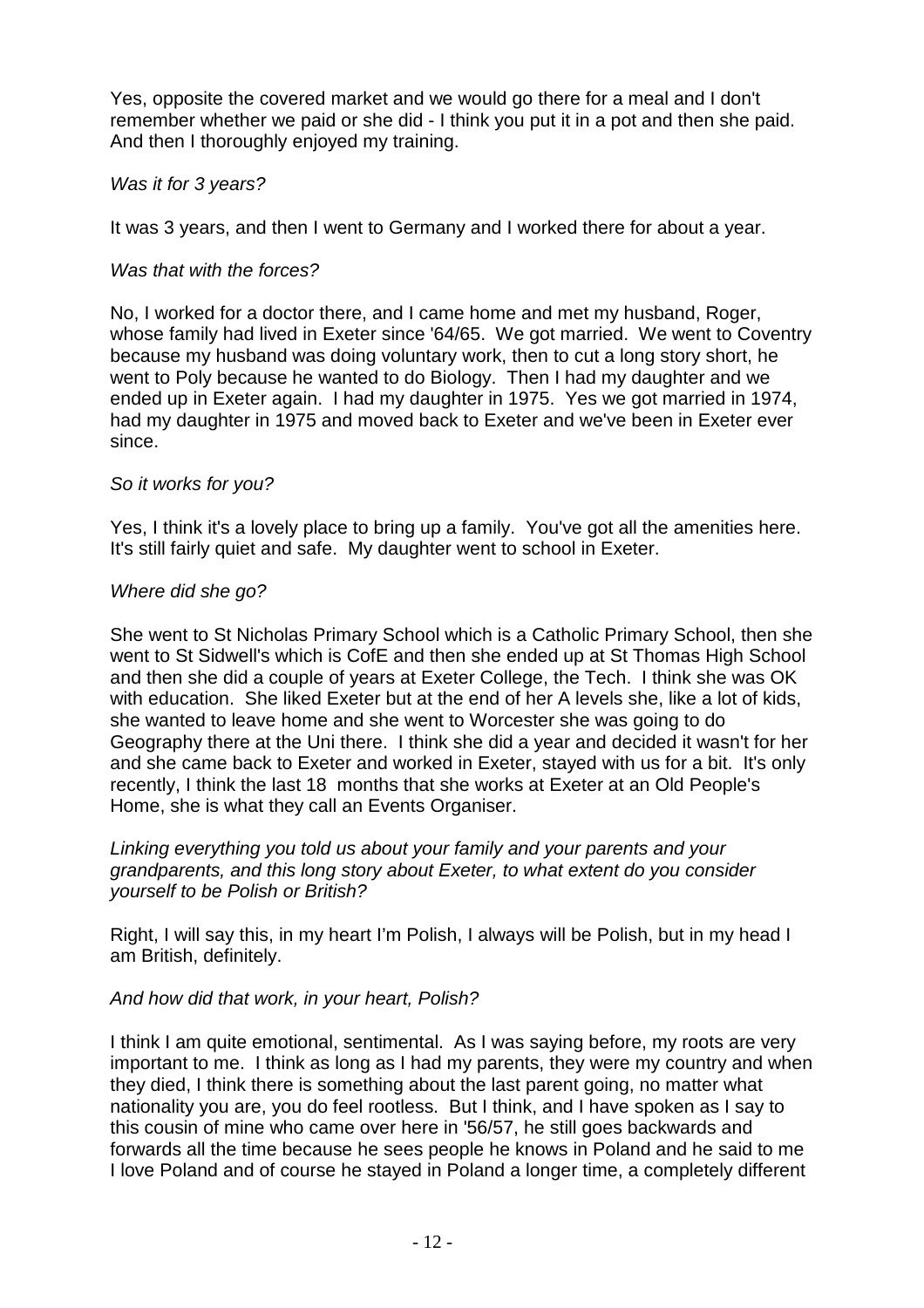history to mine, but there is no way I'd want to stay there, he loves Britain and I love Britain have to say I really do too.

## Have you been to Poland?

Yes, when I was a lot younger before I met my husband. There is a huge Polish community still in London and it's almost like - they call themselves the Polish London. My mother didn't want to have much to do with them because she thought, like my father, that once you are in a country you have to start living within their culture, not to say that you forget your culture, but you have to start living. And I can remember now when I started school I couldn't speak any English, but as soon as I started school the first thing my father did, which I found very upsetting, is he got rid of all our Polish books, yeah. And he said from now on, English. But, he still spoke Polish at home. My parents still read Polish books but, as children, I had all my Polish books taken away from me.

# So, how much Polish language do you retain?

Quite a bit. I have to say that the Poles who come over here now - you've probably noticed there are quite a few Polish families here - I hear the Polish and it brings back so many memories but then I think to myself, I hope to God, the kids learn a bit of English before they start school because I would not want a child to go through what I went through. It wasn't physical, it was mental but I think schools now have all sort of teaching assistants like that. But I think with my sister, she's lucky she was 5 years younger than I was and she picked up quite a bit of English from me and I think my parents had learnt their lesson and my sister started school and it was quite a normal start for a child. But with me, I will never forget not being able to understand or to speak and this awful thought in my mind that dad was not going to come back for me.

## There were no other Polish speaking children in your school?

There was one girl and I remember her name to this day: Margaret Ostrowska and she was lucky, she had an English upbringing in that her mother (her father was dead) worked full-time and she had an English nanny and she was a saviour for me because she started the following term after I started and her English was quite good and I used to tag along with her and I think if it wasn't for her and that teacher in my second year infants, I don't know. But I think children do absorb languages, but I think there comes a point when they can't absorb them. I know this cousin of mine Alex he said. how shall I put it, his outlet was athletics, he was always very good at sport. But I think the younger you teach children, they do pick up language very quickly.

# Could you tell us something in Polish?

I shall say what I said in English a few minutes ago. [speaks in Polish] Which means in my heart I am Polish but in my head I think I am British. That's about it Roger, isn't it that describes me. I am very nostalgic but I do have to say I don't, like my cousin, I don't think I'd like to settle in Poland because this is my home. And I know when I worked in Germany, when I was coming back on the plane, to hear proper English voices spoken, was lovely. You know, I thought great, English!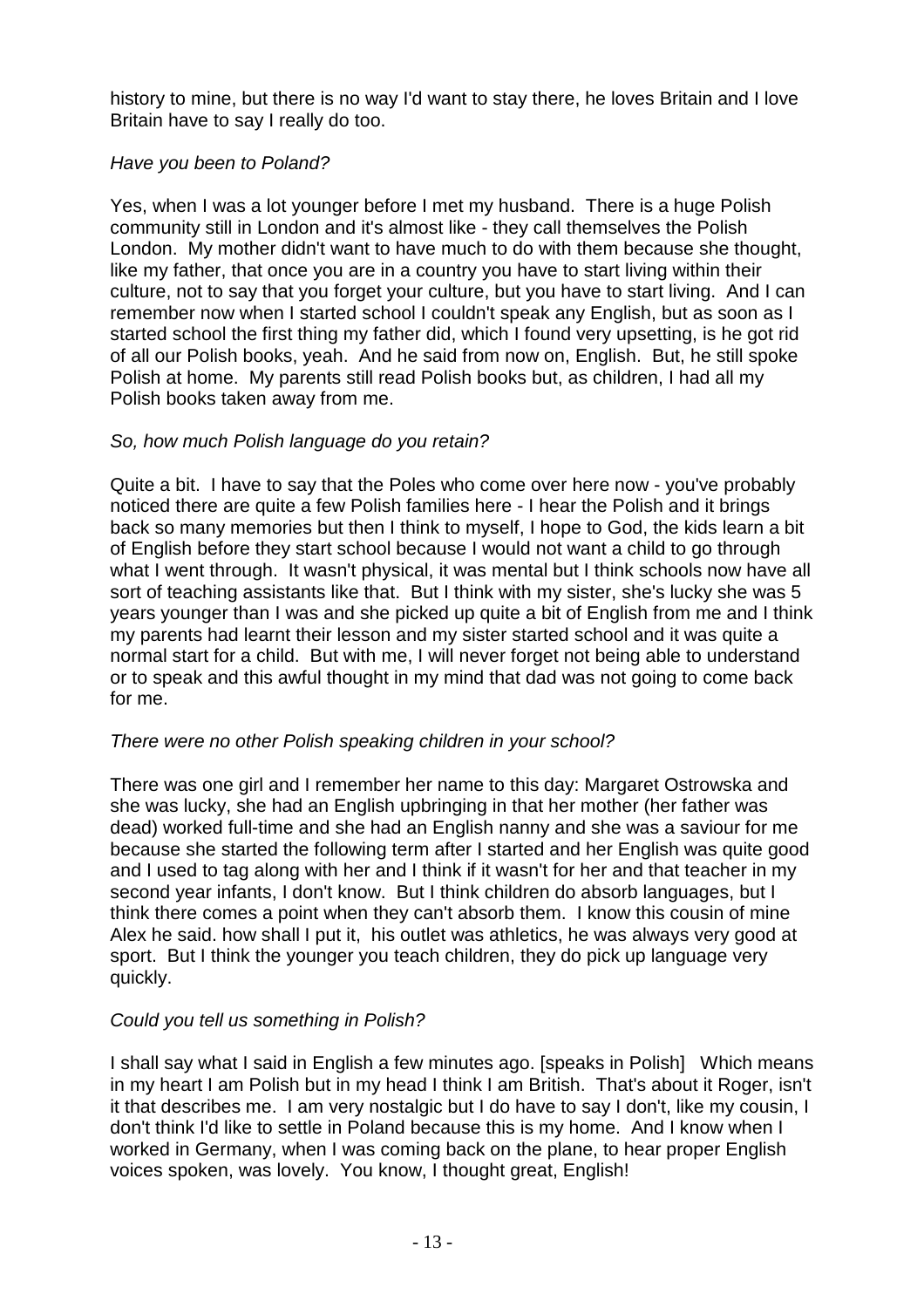### Are there any practical ways in which you express Polish, being Polish - food, or festivals or culture?

Temper, I think temper... Festivals, Christmas even to this day although my parents have gone now and my sister, my husband and I and my daughter and grandson we exchange presents Christmas Eve because Poles usually have this big Christmas meal which is called Vigilia. It's like 'the vigil' and you are supposed to go to church, midnight mass, but we have our meal Christmas Eve and it's a mostly fish and we exchange presents. We celebrate Christmas day the same, you know, with another meal.

What else do I do that's Polish? The food, the cooking, although my husband doesn't like a lot of the stuff like cabbage, beetroot.. you love Polish sausage, don't you when I get it? And of course I'm spoilt for choice now because there's a massive Polish shop on Exe Bridges. When I went down there, I went down last year the day before Christmas Eve and they'd just moved in there because they were in a smaller shop on Bartholomew St and they'd just moved in and there was a queue, like a massive long snake and it started outside the shop and all I wanted to get was some red cabbage, a few little bits and pieces, like candies and cakes and I thought it isn't worth queueing, but yes I queued and it took me 45 minutes! From the end of the queue to the counter, and there was Polish voices with dialects from all over Poland. There was even a Ukrainian voice there and I thought: my God, you know. But now there's even another Polish shop along Sidwell Street and I went there and got a few things the other day.

### And how do you feel about this new wave of Poles?

I don't think they are anything like I was or my parents or family were. They are here primarily to make a life for themselves financially. We were here because we had no country to go back to. We had no choices we had no country to go back to, we had to make England our choice, our land. What the Poles formed in the 50s and 60s was their own Poland and up until a few years ago, Ilford Park, Stover Park near Newton Abbot, a lot of the Poles there are very old without people to look after them or else a lot of Poles which were illiterate - they weren't literate in their own language never mind English.

## There was a BBC film about it?

Yeah, there was another camp in North Wales that we used to go to – my father was a Governor there – it was the same sort of thing- it was Polish peasants normally they'd come across because a lot of the men had been in the forces, when they were de-mobbed, they didn't really have the initiative to move out. My mother moved out of the camp with granny in Liverpool because she married my father and my father managed to make a really good life for us all. But there were families who needed help and they were all based, this was a few years ago, at Ilford Park. Now it's a massive building because before it was like little huts, little hawupas, as I call them, and it was like a village. Now I think it's purely for the elderly and a lot of the elderly Poles will go there to retire. I think they also have tourists going there and as I said the one in Wales is even a step up because that became a Trust and I think the residents could buy the flats and their little houses.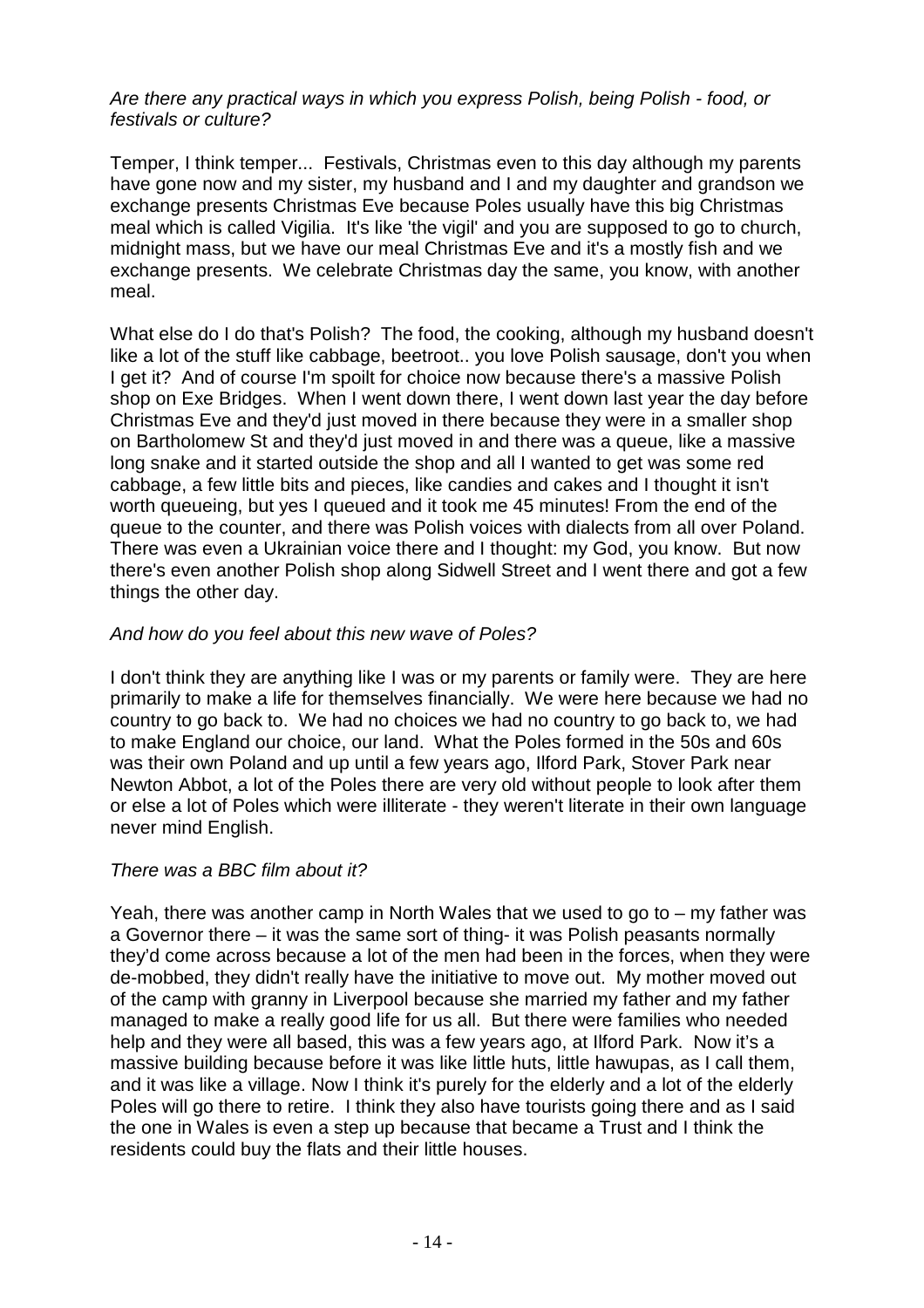The people that have come in now from Poland they are totally different, they are here, a lot of them are single young men and single young girls, some of them will stay, a lot of them that have got qualifications will stay. I have to say in the bank in Exeter Lloyds TSB, they had a Polish girl, girl early 30's, and her English was marvellous. I used to say to her, you are so good and she said I took English when I was very young when I was 7, and she rose up through Lloyds TSB and she started here but I think she got moved on to London somewhere. She handled my accounts which was really nice.

Then there was another Polish girl in Vision Express - she was going to stay in England because she said there was a good career structure in Vision Express. Then the dentists - we went to a Polish dentist in Heavitree and he did quite well for himself - he set up a practise in Exmouth with a friend of his. So, yes, I think the Poles are very adaptable but they are lucky, this generation of Poles coming here, when push comes to shove, they can go home.

### Do you still have friends, you talked about the lady Pani Hunka?

No, she died just after my father died, in 1969. She popped her clogs in 1974.She had friends in London that she wanted to stay with and I used to go and see her on a regular basis and my parents, especially my mother, she kept in touch with lots of her Polish friends and they used to come down here for holidays and things. Since my mother died I have lost touch with a lot, but having said that my mother's generation now would be in their 80s and 90s. I haven't really kept in touch with her but there was a girl I knew for years and years - her parents were friends with my parents - the father was a pharmacist and she runs two or three pharmacy shops now - she did pharmacy at college - and she married a Pole like myself, who was born over here and when I spoke to her a few years back - we were talking English and Polish - and she said days go by that I don't utter or hear a word of English because the community that her shops are in, it's all Poles and Middle Eastern people and she says there are days when I don't hear English spoken.

### But that doesn't apply in Exeter, I suppose?

No, do you know, apart from Poles there are very few other nationalities - there are quite a few Chinese and Japanese, but I think they come over here to learn the language, don't they, I don't think they settle here?

If there was something you wanted to say, if there was a message you wanted to give to Exeter about that kind of multiculturalism and people living together and that sort of thing, thinking about your life experience and this wonderful journey, the distance that your parents travelled was extraordinary.

It wasn't just my parents, there were thousands and thousands and I think something like 100,000 which now doesn't seem a lot, but then it was because obviously the population of Britain was a lot smaller then, the native population was a lot smaller, was quite big, loads of Poles and I think there are still places, and I say London because I think this is where they seem to come from they venture to Exeter and Bristol and places like that, there are still places where you can exist without knowing English and I think that the diversity and the different nationalities are lovely and I love hearing these Polish voices in Exeter, I really do and I think it must be over 3 or 4 years and I go into town and I hear Polish voices on average 2 or 3 times whether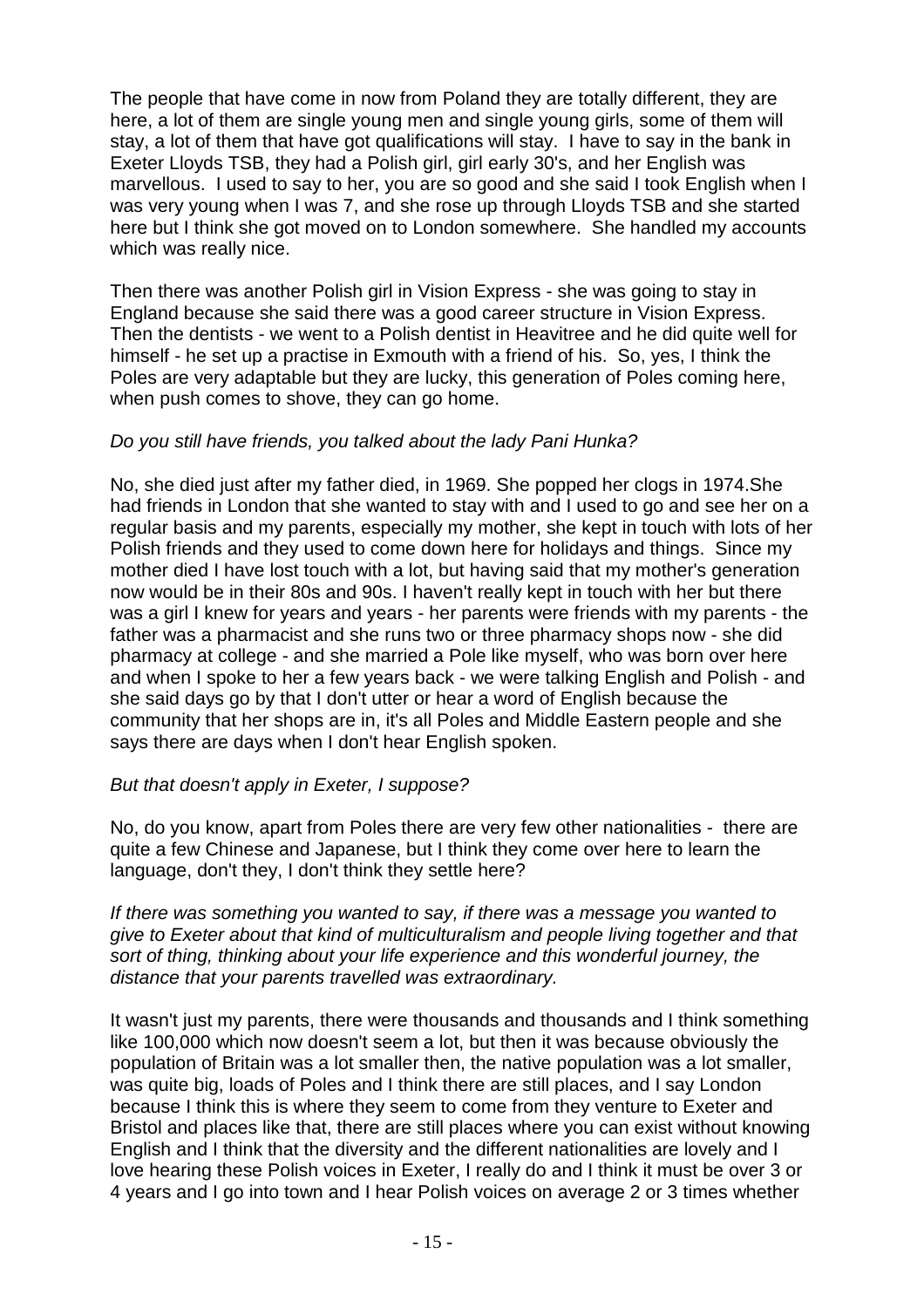its single people or Polish families together and I want to say to Exeter welcome all these people but one thing, if you are going to stay in a country, you have to start learning the culture of that country, because until you do eventually you can become very isolated. But yes, please Exeter, welcome as many as possible and I am talking now of that 5-6yr old who was very unhappy. I wouldn't like any child to go through that now.

## Thank you Bozenka, that was a pleasure. Is there anything else you want to tell us?

Yes, one thing I would love to say and it's not just about Exeter but about the whole of Britain, especially the English, I love their love and concern for the welfare of animals and I think that is the reason why I would not want to go and live elsewhere it sounds sentimental but that sort of nurture and welfare of animals, because I think it says a lot about people who care for the welfare of animals are going to be interested in another human being and you know that says a lot about the English and a lot about Exeter, because Exeter is still mainly English isn't it? .

# Wonderful!

Well it's been a real pleasure, because I've been wanting to get this down for a long time. I wanted to do it for my daughter and grandson as well and also there is, I must just say this, this is by-the-by, one of these Polish organisations is the Polish Museum, now what are they called, they are based in London and they keep all the records of all the servicemen who served in the British forces and they do keep a lot of records and I think when my father died, my mother sent a lot of stuff up to them because they do keep records.

## So they have got stuff about your dad?

Yes about everyone and in actual fact I got in touch with them and I wanted my father's army records because I wanted to send to my sister, and they are really good, they pointed me in the right direction where all these service records are kept and it took her a couple of months but they sent me all my father's details, his last address even a little couple of sentences to say my father had worked for a paper in Lvov as a journalist.

### You said your father was in PR in the army, so was he helping to publicise the role of the 2nd Corps?

Yes, what it was, I think he was trying to link up a bit like personnel because obviously the British army was involved and I think he was like a link between the British and the Polish.

## A Liaison Officer?

Yes, because I have got some sort of letter of authority to say my father has a camera and he is allowed to take photographs of certain places, so yes I think it was just a Liaison Officer, Public Relations literally. Because of course a lot of these people who have come couldn't speak very good English and a lot of these young children who hadn't had much of a Polish education because of the war, but they also had to be taught English. My father wasn't the only one, I think there must have been a whole department in the Second Corps who dealt with liaising with the British what